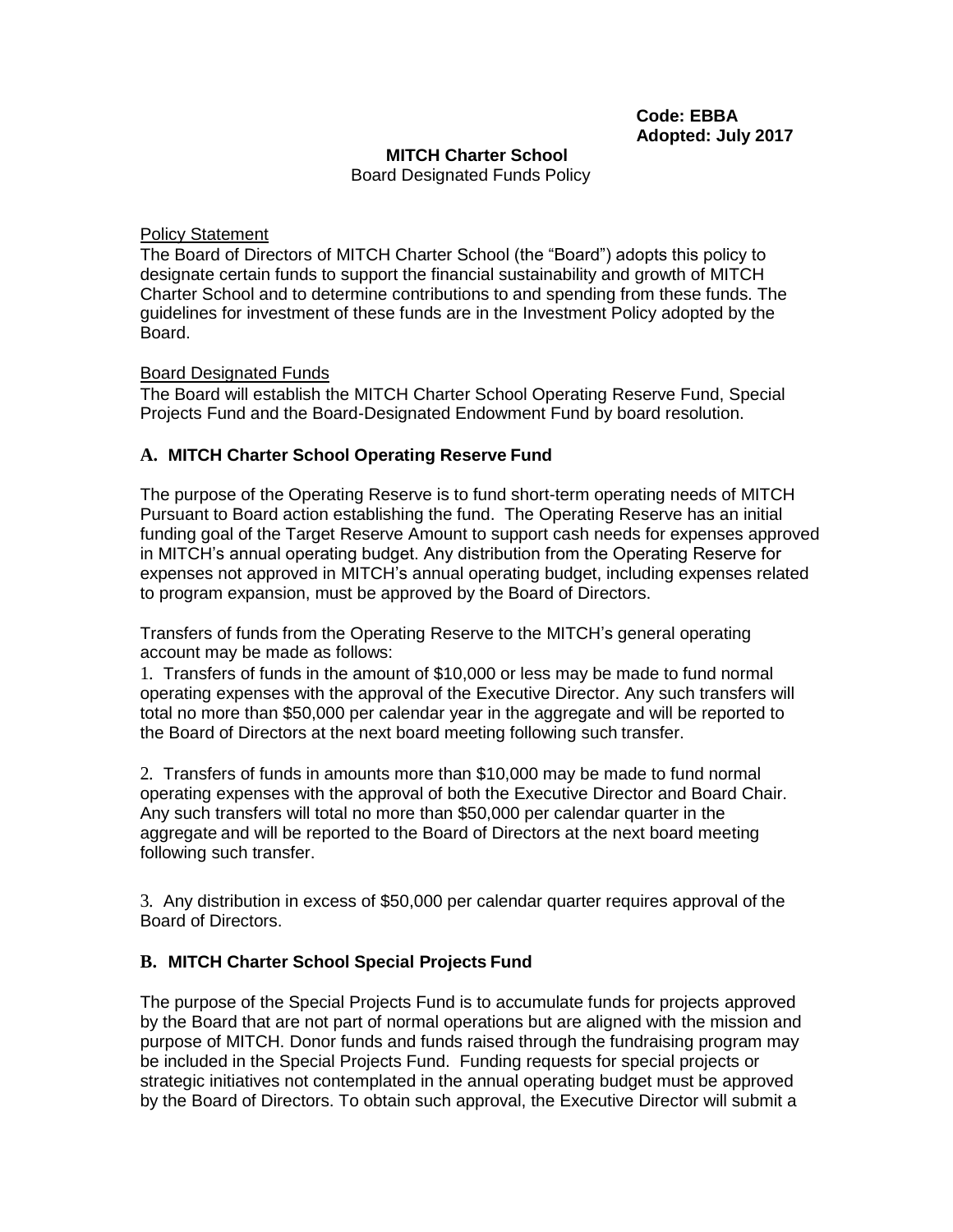request to the Board which will include the following information: a description of the project or initiative, the anticipated duration of the project or initiative, the expected return on investment from the project or initiative, and a plan for monitoring and reporting to the Board regarding the performance of the project or initiative.

# **C. MITCH Charter School Endowment Fund**

The purpose of the Endowment Fund is to maintain financial viability of MITCH both in current operations and into the future. At the time the Board designates an Endowment Fund, the Board may set an initial funding goal for the fund. If a donor or donors want to contribute toward an endowment for the benefit of MITCH, the Executive Director will consult with legal counsel to establish such endowment so that the accumulation and spending of such donor-designated endowment complies with the specific requirements of the Uniform Prudent Management of Institutional Funds Act (UPMIFA) (ORS 128.322).

The following general policies apply to the Endowment Fund (with specific policies considered at the time the endowment fund is established):

- 1. No withdrawals of principal or earnings (except as provided in 4 below) may be made from the Endowment Fund until the Endowment Fund reaches the initial goal set by the Board unless such withdrawal is approved by a vote of no less than two-thirds of the members of the Board of Directors.
- 2. Any allocation of public funds to the Endowment Fund will be accounted for and permitted by the terms of the Endowment Policy to be distributed on dissolution of MITCH or termination of the charter to the State Board of Education.
- 3. The Board will determine the allocation of funds to the Endowment Fund.
- 4. All designated bequests will be allocated as per the donor's intent.
- 5. There will be an annual payout from the Endowment Fund equal to an appropriate percentage of the fair market value of the fund as determined by the Board in consultation with its investment advisor at the end of each fiscal year (June 30) (the "Annual Distribution Amount"). The Annual Distribution Amount will be distributed in two equal installments in July and December of the following fiscal year. Each installment of the Annual Distribution Amount will be used for the purposes as the Board shall determine by policy or resolution.
- 6. Donor-restricted endowment funds and board-designated endowment funds are appropriately classified and disclosed according to Financial Accounting Standards Board standards and positions.